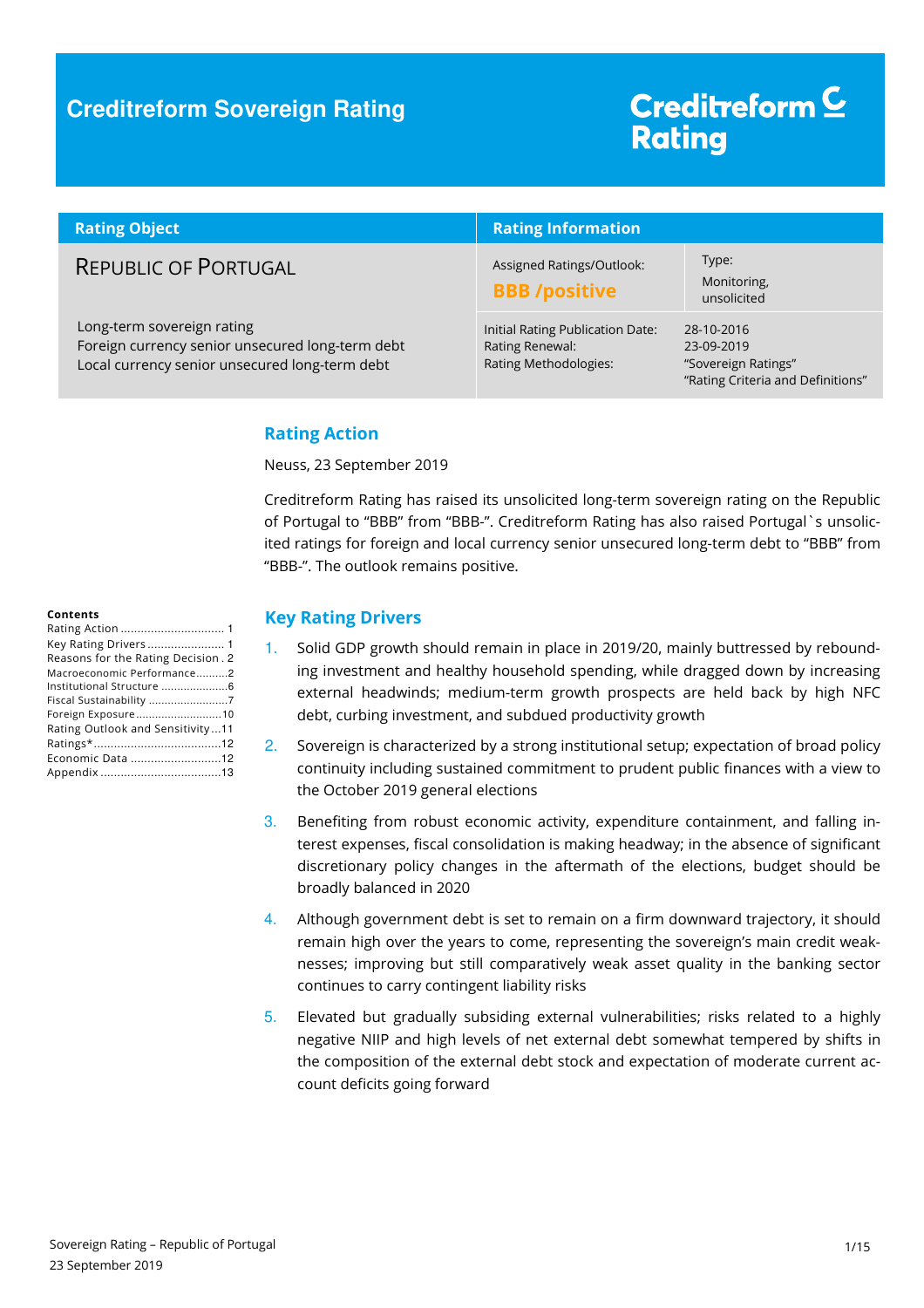#### **Reasons for the Rating Decision**

Creditreform Rating has raised its ratings on the Portuguese Republic to "BBB" from "BBB-". The upgrade is underpinned by (i) reinvigorated and robust economic activity, which evolved in line with our expectations and was supported by significantly improving labor market metrics; and (ii) headway in fiscal consolidation, which has resulted in a considerable reduction of the sovereign's heavy debt burden.

The outlook on the Republic of Portugal remains positive, reflecting our expectation that (i) the Portuguese economy will continue to post solid economic growth over the next two years; (ii) the positive labor market momentum will be sustained; and (iii) the debt-to-GDP ratio will remain on a firm downward path driven by resilient economic growth and large and recurring primary surpluses.

#### Macroeconomic Performance

Regarding its macroeconomic performance, Portugal's longer-term track record gives a mixed picture. In 2011-13, Portugal recorded negative growth rates due to cost competitiveness issues, deleveraging needs in the public and private sector, and an ailing banking system, before entering a recovery in the final quarter of 2013, which gradually strengthened thereafter. In 2017, the Portuguese economy enjoyed the strongest growth in seventeen years, with real GDP expanding by 2.8%. However, economic developments in 2018 suggest that the cyclical upswing has passed its peak, with real GDP growth softening to a still robust 2.1% (EA-19: 1.9%). As observed in most euro area countries, a deceleration in economic activity in the second half of the year hampered Portuguese growth in 2018. After displaying a yearly growth of 2.5% in Q2-18, quarterly GDP growth fell to 2.1% (Q3), before it dropped to 1.7% y-o-y in the final quarter of the year.

Slower growth came on the back of notably weaker net exports in 2018. After net exports had already detracted 0.2 p.p. from GDP growth in 2017 (Eurostat, base year 2010), the growth contribution from trade worsened to -0.6 p.p. last year, as robust import dynamics coincided with moderating external demand. A weaker macroeconomic backdrop in the euro area, intensifying trade tensions, and negative base effects took a toll on Portuguese exports. After hitting a seven-year high at 7.8% in 2017, partly mirroring new production facilities put into operation in the automotive industry and a strong tourism season, export growth decelerated to 3.7% in 2018. As revealed by INE data, growth in export of equipment and intermediary goods eased considerably, posting growth rates of 3.3 and 4.3% in nominal terms, down from 11.9 and 9.2% in 2017. In addition, inbound tourism, which accounts for more than half (51.5%) of total service exports, shifted into a lower gear. Export receipts from travel still grew by a robust 9.6%, but less vigorously than in the previous year (+19.5%).

Alongside slowing external demand, weaker investment dynamics restrained output growth in 2018. Following an extraordinarily strong performance in 2017, when gross fixed capital formation contributed 1.5 p.p. to growth, its contribution almost halved to 0.8 p.p. last year. Overall, investment growth moderated to a still healthy 4.5% in 2018, after skyrocketing by 9.2% in 2017. Neither construction nor machinery and equipment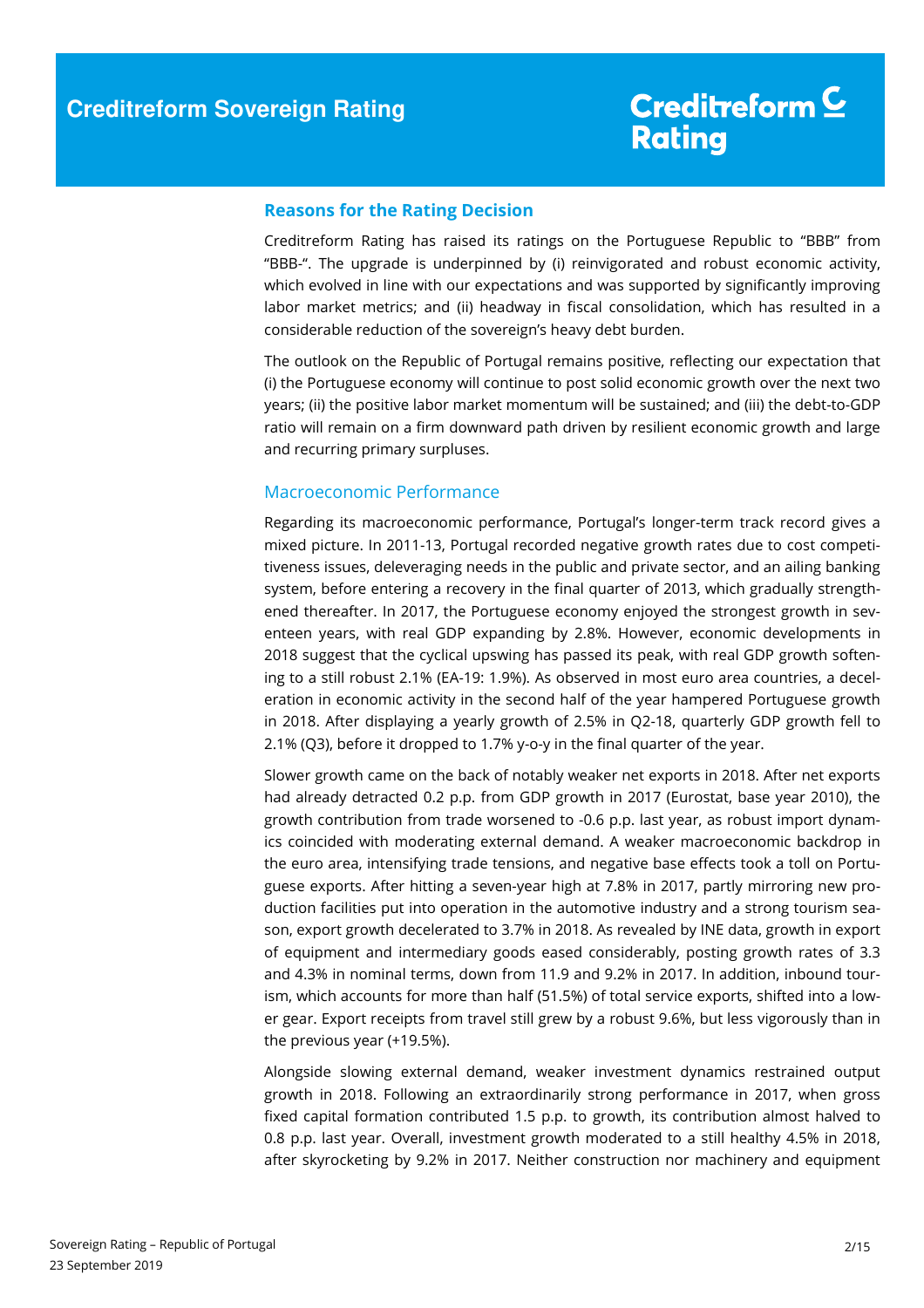investment were able to retain their 2017 growth rates. Partly due to slowing external demand and base effects from capacity expansions in the automotive industry in 2017, growth in machinery and equipment investment slowed from 13.5 (2017) to 6.4% in 2018. In the same vein, growth in construction investment weakened from 8.4 to 3.1% in 2017- 18. Mirroring the completion of large-scale tourism-related construction projects, capital spending on other buildings and structures almost came to halt, posting an annual growth rate of 1.4% (2017: +9.4%). Meanwhile, dwellings investment held up relatively well, increasing by 6.1% y-o-y (2017: +6.4%), thanks to the sustained recovery in housing prices.

Private consumption was the main growth driver in 2018, contributing 1.7 p.p. to economic expansion. Edging up to 2.6% (2017: 2.3%), last year witnessed the strongest growth in private household spending in fourteen years (2004: 2.6%). Above all, private consumption benefited from further improving labor market metrics, as employment and wages recorded positive growth last year. Supported by accelerating nominal wages and subdued HICP inflation, which eased from 1.6 (2017) to 1.2% (2018), real wage growth turned the corner. According to AMECO data, real compensation per employee rose by 0.6% in 2018, having contracted in 2014/15 and broadly stagnating in 2016/17.

Looking ahead, we expect the Portuguese economy to further lose steam, anticipating GDP growth of 1.8 and 1.6% in 2019 and 2020 respectively. Our expectation is underpinned by latest quarterly national accounts data, indicating that growth stabilized at 1.8% in both Q1- and Q2-19 (Q4-18: 1.7%). Though remaining the main driver of the economic expansion, we assume domestic demand to grow at a slower pace than in recent years, as rebounding investment should only partly compensate for gradually cooling private consumption. Net external trade, on the other hand, should continue to drag on growth over the coming two years given our expectation of brisk import growth, in particular.

Available trade statistics up to Q2-19 show that the maturing economy cycle in Portugal's key trading partners is increasingly weighing on export dynamics. External demand from Portugal's most important export markets - Germany, France and Spain - continued to dwindle in the first half of the year, increasing by a modest 2.8% y-o-y (H1-18: +8.6%). Adding to this, we observed a further slowdown in tourism receipts. Between January and June, exports of travel services expanded by 6.5% y-o-y (H1-18: +13.9%).

Notwithstanding elevated uncertainties surrounding the outlook for exports in 2019/20, we are cautiously optimistic on investment. Gross fixed capital formation was off to a strong start to the year, displaying quarterly growth rates of 11.8 and 6.9% in the first half of the year. Public investment should be supported by the implementation of some largescale infrastructure projects, partly financed with ESI funds. Drawing on EU Cohesion data, disbursements paid out under the current 2014-20 programming period inched up from 34% of total EU allocations (EUR 8.91bn) at the end of 2018 to 43% (EUR 11.13bn) to September 2019. Turning to the private sector, latest data on industry confidence and capacity utilization signals a sustained expansion in machinery and equipment investment. Capacity utilization in the Portuguese industry sector remains high and has increased somewhat since the beginning of 2019. In Q3-19, it stood at 80.1%, up from 79.4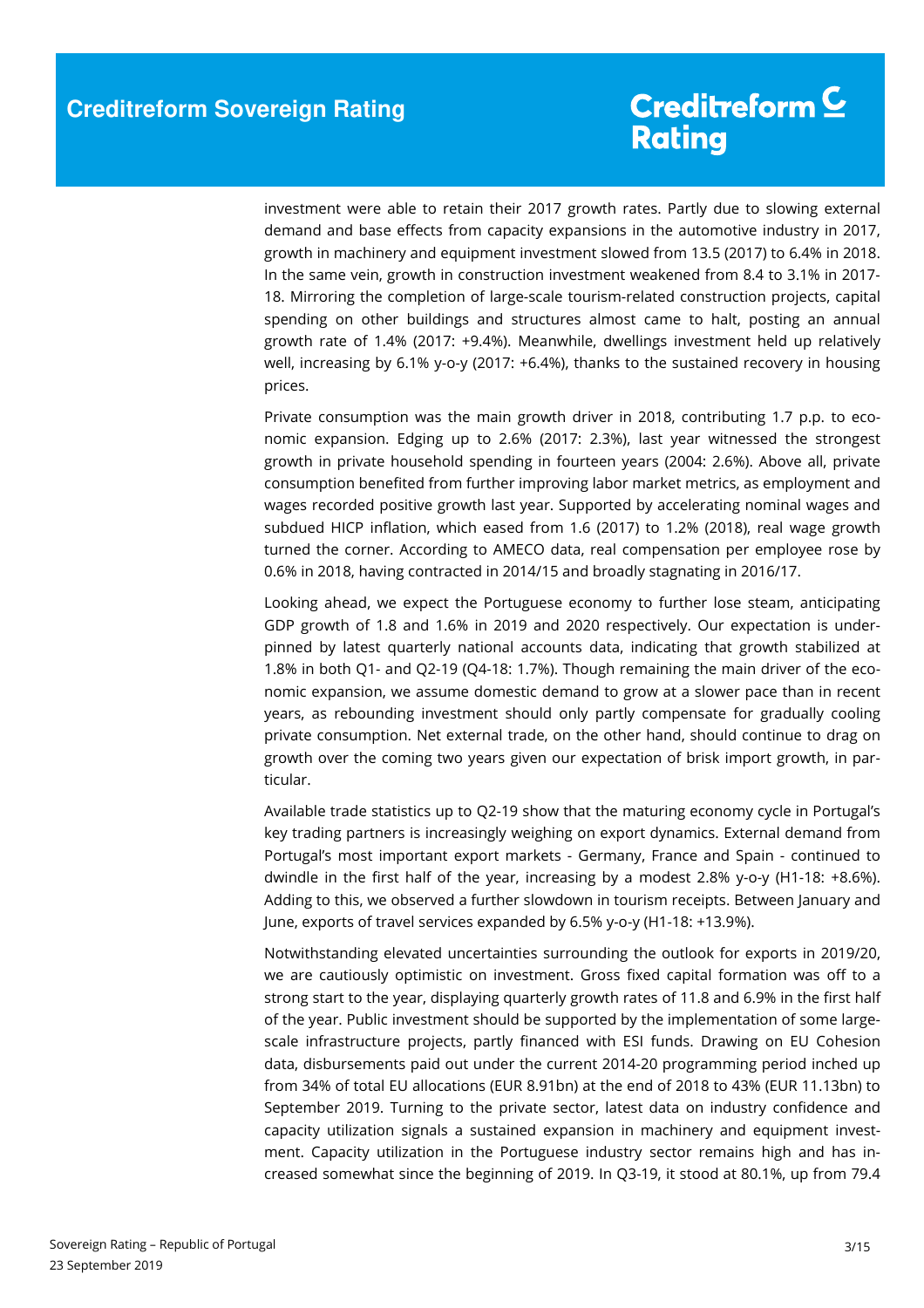and 77.8% in the first and second quarter respectively. Also, industry sentiment has proven to be relatively resilient from a longer-term perspective so far. What is more, recent monetary policy decisions should have a positive impact on corporates' refinancing conditions and in turn, their propensity to invest. The average annualized agreed rate on new NFC loans posted at a 2.3% in June 2019, close to its historical low (Dec-17: 2.1%). Looking ahead, we expect the current interest rate environment to remain in place up to 2021 at least. In view of softer euro area growth prospects and intensifying uncertainties surrounding Brexit and global trade, the ECB governing council decided to ease its monetary policy stance more recently. At its latest meeting on 12 September, the governing council decided to lower the interest rate for the deposit facility by 10 basis points to -0.5% and to resume net purchases under the APP in a monthly amount of EUR 20bn as from 1 November.

Alongside investment, private consumption should continue to spur economic growth in 2019/20. High frequency indicators such as consumer confidence and retail sales point to robust consumer spending in the remainder of 2019. While retail sales (except motor vehicles) grew by 4.7% in July (June: +4.2%), the European Commission's Consumer Sentiment Index appears to have bottomed out, improving for the second consecutive month. In general, household spending should be supported by further rising disposable incomes. Adding to the minimum wage hike, which entered into effect at the beginning of the year, the unfreezing of careers in the public sector, tax reductions, and easing inflationary pressures, should bolster consumers' purchasing power. Partially due to discretionary cuts in administered prices for electricity and public transport, we anticipate HICP inflation to decrease to 0.8% this year. Going into 2020, we expect growth in consumer spending to remain solid but ease somewhat against the backdrop of the prospective slowdown in employment growth. What is more, the low level of household savings should limit the expansion of private consumption further out. In the year to Q1-19, the savings rate of Portuguese households fell slightly from a low 4.6 to 4.5% (1999-2018 average: 8.1%).

Our expectation that favorable labor market developments will continue in 2019/20 was a key driver of our decision to maintain a positive outlook on the sovereign's ratings. Aided by active labor market policies and cyclical economic tailwinds, almost half a million jobs have been created since 2013, while unemployment (2013: 16.3%) has since more than halved. Last year, the unemployment rate fell to 7.0%, down from 9.0% in 2017 – the lowest level since 2002 (6.2%). Decreasing unemployment was accompanied by the fifth consecutive year of job creation. Favorable labor market dynamics carried over into 2019, with the unemployment rate continuing on its downward trajectory in the first half of the year. In Q2-19, unemployment posted at 6.6%, comparing favorably with 7.6% in the euro area. Job creation also continued, though its pace has slowed notably from 3.1% at the beginning of 2018 to 1.9% in Q4-18 and 0.8% in Q2-19.

To be sure, the Portuguese labor market is still facing structural challenges. Standing at 21.0% in Q2-19, the share of employees (15-64y) with temporary contracts is only higher in Spain (26.0%) in the EA-19. In particular, younger workers are affected by labor market segmentation. According to Eurostat data, two out of three employees (62.4%) at age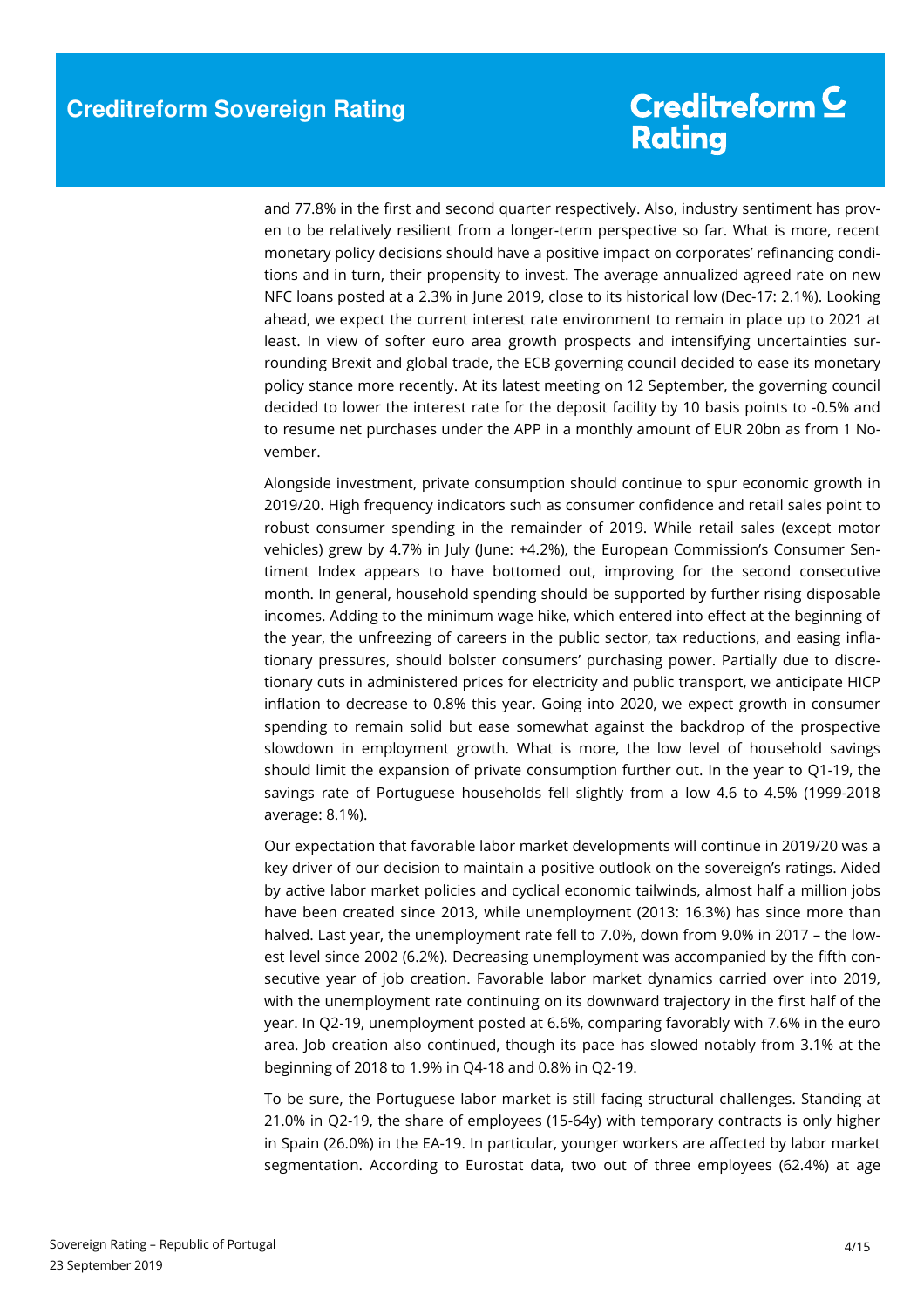15-24 have fixed-term working contracts. Also, youth and long-term unemployment remain elevated, although continuing on a firm downward trajectory. While youth unemployment (15-24y) has decreased by 22 p.p. since Q1-13, it still posted at a high 19.4% in the second quarter of 2019.

Gradually intensifying skills shortages, coupled with the minimum wage hike in January, continue to exert upward pressure on wages. Monthly growth in total gross earnings per employee accelerated in the first half of 2019, averaging at 3.6% y-o-y, as compared with 1.9% in the first six months of 2018 (INE data). Thus, it appears likely that wage dynamics will continue to outpace labor productivity this year, resulting in moderately rising real unit labor costs as seen in 2017/18. Notwithstanding the resumption of positive ULC growth, we see limited risks to the economy's competitive position in the near term. In 2018, real unit labor costs stood still 7.7% below 2010 levels, comparing favorably with developments in Portugal's main trading partners (ES: -6.3%; FR: +0.9%; DE: +2.0%) and the euro area as a whole (-1.5%). Accordingly, Portugal has gained in terms of global export market shares. Last year, its export market share in goods (0.35%) and services (0.66%) was higher than in 2010 (0.33%; 0.60%).

In the medium term, however, keeping unit labor costs in check appears important given the Portuguese economy's relatively high exposure to sectors we consider as pricesensitive. Trade, transport and accommodation, which includes the important tourism sector, contributed a quarter (24.8%) to gross value added (GVA) in Q4-18 alone. On the other hand, the industrial sector and high value-added services still play a minor role. At the latest count, ICT and professional services accounted for only 3.6 and 7.9% of GVA respectively, both among the lowest shares in the EU-28. Diversifying the economy towards industries with a higher value added would not only enhance economic resilience, but also help to boost per capita incomes. As highlighted by IMF data, Portugal exhibited a GDP per capita of USD 32,006 (PPP terms) in 2018. While this compares rather high by global standards, we note that Portugal features one of the lowest GDP per capita levels in the euro area. More importantly, the income gap towards the EU-28 has widened since the early 2000's – long before the economic crisis hit. Down from 84.4% in 2000, Portuguese GDP per capita dropped to 74.2% of the EU-28 level in 2018. Still, it has to be mentioned that its per capita income as a percentage of the weighted EU-28 average has stabilized more recently.

In general, we expect the Portuguese economy to experience solid growth beyond 2020, as the job rich economic recovery has contributed to an increase in the economy's potential growth rate in recent years. Having risen from 0.4 to 1.6% between 2015 and 2018, the EU Commission estimates that Portugal's potential growth is now broadly on par with the euro area. In view of an ageing population, however, tailwinds from rising employment are likely to abate gradually. Hence, growth is likely to become more reliant on productivity gains and capital accumulation, which have been less supportive in the recent past.

Nominal labor productivity per person thus remains low, reaching only 73.7% of the EU-28 average in 2018, partly explained by comparatively low educational attainment levels. Despite a decrease from 69.2 (2009) to 49.8% (2018) over the last decade, the population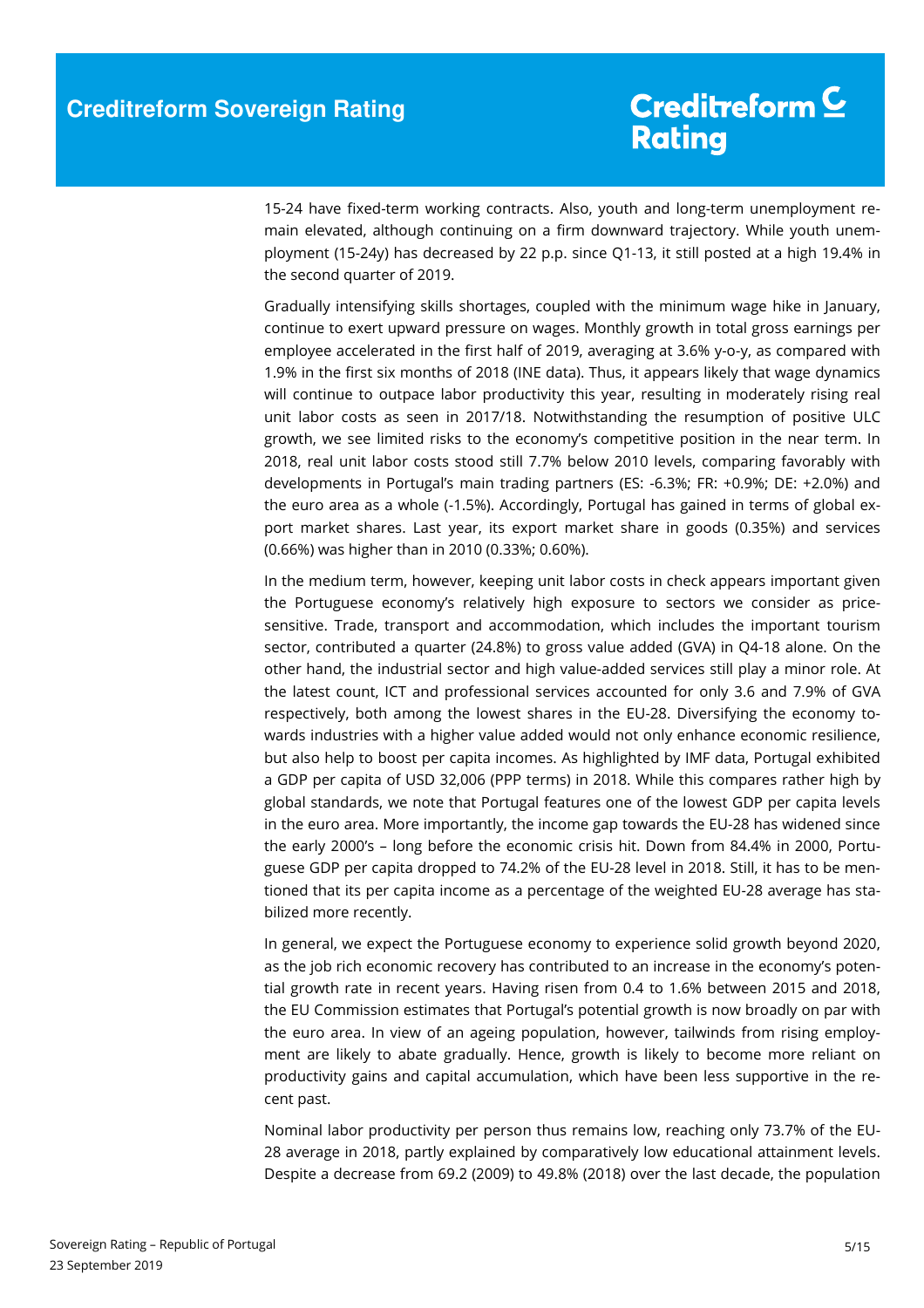share with less than lower secondary education (ISCED2) remains the largest in the EU-28 (27.6%).

Meanwhile, investment in both the public and the private sector has not recovered to its pre-crisis level yet. As evidenced by the latest increase from 1.8 (2017) to 2.0% of GDP in 2018, public investment appears to have bottomed out; but was still at the lowest level observed in the EU-28. Turning to the private sector, capital accumulation has outpaced GDP growth in the years beyond 2013, but at 15.1% of GDP (2018), investment activity remains significantly below the annual average in 2000-07 (20.3% of GDP). In our view, a stronger rebound in investment is impeded by several factors. Most importantly, the corporate sector's capacity to invest is still constrained by ongoing deleveraging efforts. Although NFC's debt has significantly fallen from its peak at 122.8% (Q4-2012) to 90.4% of GDP in Q1-19, debt levels remain substantially higher than in most euro area countries. Moreover, structural bottlenecks continue to hamper investment. Portugal's business environment was found to be generally favorable by the World Bank's 2018 Doing Business report (rank 34/190), but dealing with construction permits, the protection of minority investors, and access to finance were identified as major weakness. Also, taxation remains an issue. Currently, Portugal's combined corporate income tax rate of 31.5% is the second highest in the OECD, and dealing with taxes is more time-consuming than in comparable high-income economies.

Admittedly, the Portuguese authorities are gradually implementing measures to address issues related to productivity and investment. To boost capital spending, the government presented the "National Investment Program 2030" in January 2019, which envisages the spending of EUR 21.95bn on various projects in the areas of transport, energy and environmental sustainability, with the sector of transport and mobility receiving the largest share of the funds (EUR 12.68bn). In order to incentivize higher business investment, Portuguese authorities adopted measures to streamline the tax system. While Decree Law no. 81/2018, adopted in October 2018, contained a set of measures intended to reduce the length of proceedings in administrative and tax courts, the implementation of the "Simplex 2019" program aims to shorten the time needed to deal with taxes by merging social security and tax declarations into a single monthly declaration. Moreover, we note that efforts are underway to lift skill levels of the Portuguese workforce in order to raise labor productivity. Ongoing reforms pertaining to the vocational and higher education system are complemented by measures to foster the adult population's skills.

### Institutional Structure

Portugal's credit rating continues to mirror the high quality of its institutional framework. First and foremost, with regard to the World Bank's latest edition of the Worldwide Governance Indicators (WGIs), Portugal's rankings are broadly on par with the euro area median across all dimensions, and significantly better than those of other former program countries such as Cyprus and Greece. It is also noteworthy that the sovereign's performance regarding the quality of policy formulation and implementation, as well as citizens' participation rights, appears to have strengthened over the last few years. Since 2014, Portugal has climbed from 44 (government effectiveness) and rank 36 (voice and ac-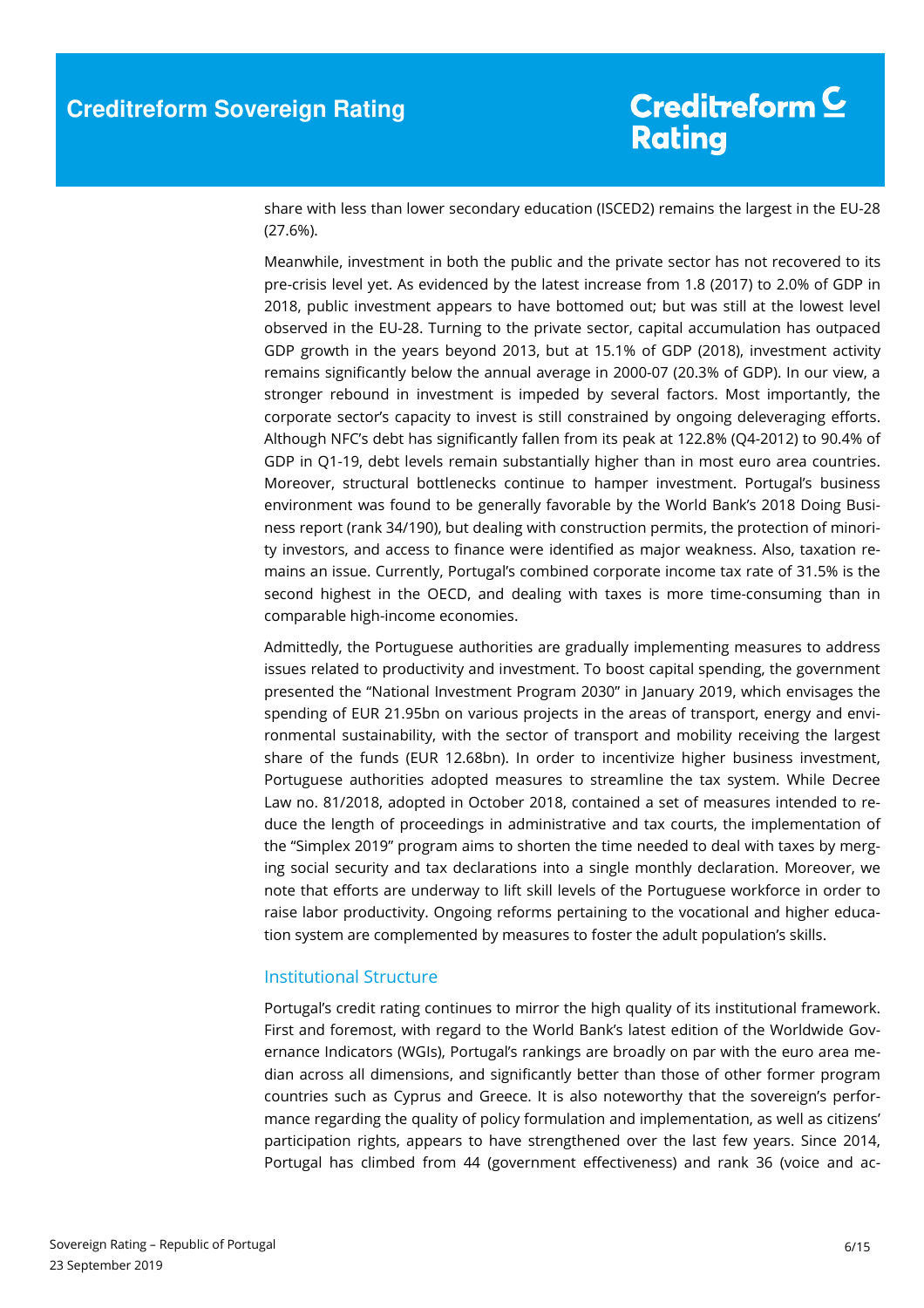countability) to rank 27 and 24 respectively (euro area median rank: 33 and 27). Thus, Portugal now receives higher scores on these indicators than most of our A-rated sovereigns.

In general, we believe that the institutional framework and the economy have benefitted from a relatively high degree of political stability in recent years. Since 2015, the country has had a Socialist-led minority government headed by PM Costa (PS), which has proven remarkably stable. Relying on the support of far-left parties such as Left Bloc and the Portuguese Communist Party, the government adopted moderate legislative changes in the area of social benefits and labor markets in order to strengthen social cohesion. Overall, however, we observed no major policy setbacks and reform reversals after the country's conclusion of the economic adjustment program in 2014, and authorities remained committed to fiscal discipline.

Recent events have corroborated our view that the current administration continues to put great emphasis on prudent budgetary polices. In May 2019, the more conservative parties in parliament (Christian Democrats and Social Democrats) joined forces with the far-left to approve retroactive pay hikes for teachers that had been held back over nine years. PM Costa strongly opposed this plan, arguing that retroactive payments for one sector would prompt a flood of demands by other civil servants, undermining the government's efforts to balance the budget. Eventually, parliament rejected the proposal to avoid Costa's resignation. Latest polls indicate that the Socialists can expect to emerge as the strongest party again from the October general elections. Given that PM Costa has ruled out a formal coalition with the hard left if his party fails to win a parliamentary majority, the current minority government is likely to remain in place. Against this background, we assume policy continuity, including a sustained commitment to stabilityoriented macroeconomic and budgetary policies.

Portugal draws significant benefits from its EU membership, entailing access to structural and cohesion funds, being the largest non-CEE recipient of ESI funds on a per capita basis. With regard to the country's EMU membership, we believe that advantages associated with the common currency, namely broad and deep capital markets and the euro's reserve currency status are broadly balanced by the loss of monetary flexibility. We note that price and especially wage developments have been not well synchronized with the euro area as a whole.

### Fiscal Sustainability

The sovereign's credit ratings continue to be constrained by very high though declining general government debt and legacy issues in the domestic banking sector, which continue to represent elevated contingent liability risks for public finances.

After the headline deficit had temporarily increased from 2.0% (2016) to 3.0% in 2017 due extraordinary financial support to the banking sector (see below), it sharply narrowed in 2018. Last year's deficit on the general government level came in at 0.5% of GDP, corresponding to the lowest level in 45 years and slightly outperforming authorities' deficit target foreseen in the 2018 stability program (0.7% of GDP). Most importantly, last year's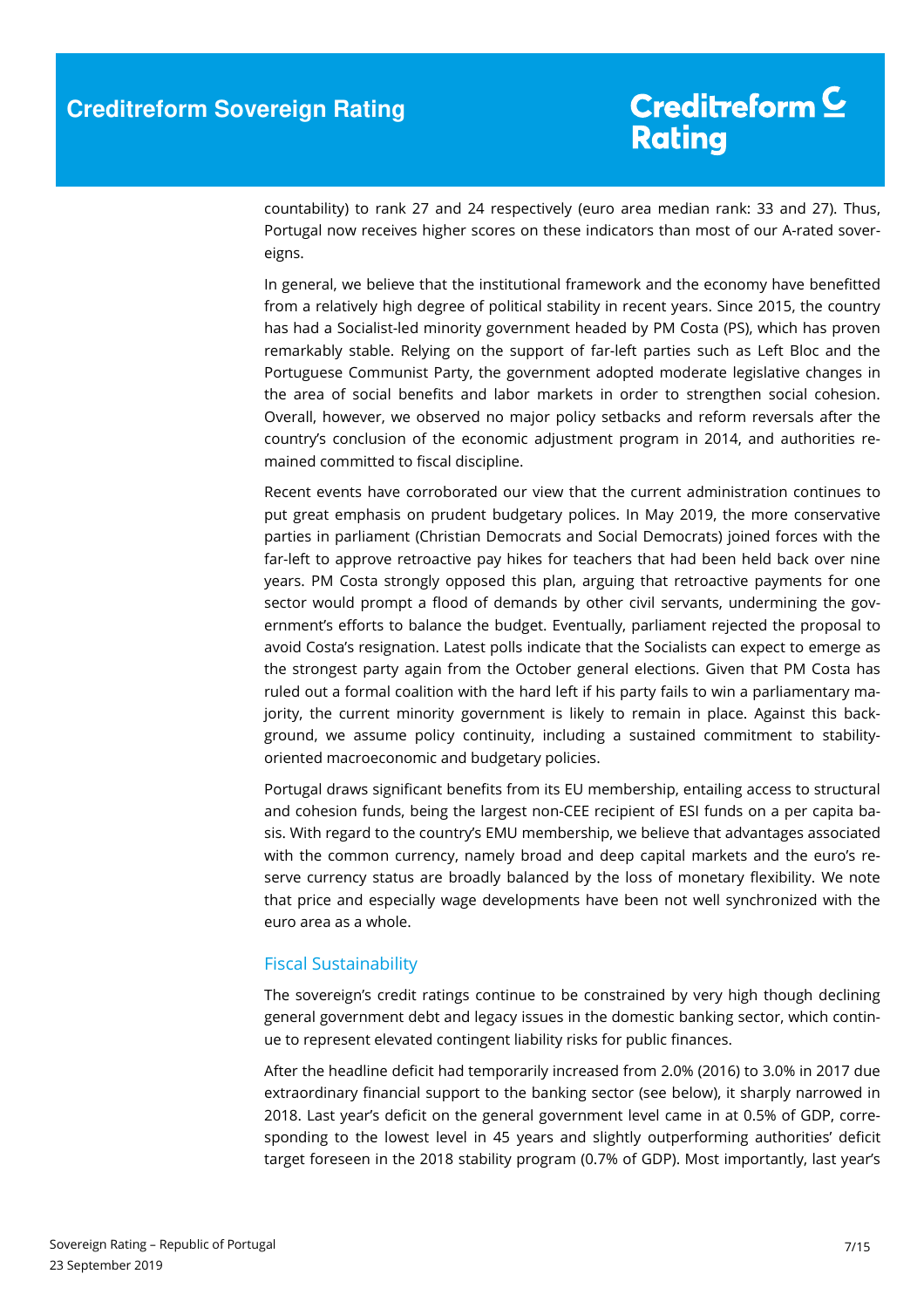budgetary outcome was buoyed by positive base effects. Following the state's recapitalization of Caixa Geral de Depósitos (CGD) in 2017, which had a deficit increasing impact of EUR 3.944bn or 2.0% of GDP, capital transfers to the banking sector were much lower last year. Via the bank resolution fund, the general government injected EUR 792m (0.4% of GDP) into Novo Banco in 2018. Moreover, lower debt service costs had a dampening effect on expenditure dynamics. Interest expenses fell from 3.8 to 3.5% of GDP in 2017-18, thereby contributing 0.3 p.p. to fiscal improvement.

In general, the Portuguese government remained committed to expenditure containment. The overall increase in government outlays (net off capital transfers and interest expenses) of 3.7% was broadly aligned with nominal GDP growth in 2018 (3.6%). This was in particular a result of authorities' under-execution on public investment as well as moderately growing spending on social benefits (+3.1%) and employee compensation (+2.2%). In addition, favorable developments on the revenue side were supportive to budget consolidation. Reflecting robust economic activity, strong job growth and a record-high number of foreign visitors, revenue intake surprised on the upside, with the revenue-to-GDP ratio climbing from 42.7 to 43.5% in 2017-18 (SP18: 42.2% of GDP). Growth in net social security contributions maintained its 2017 momentum and increased by 4.9% (2017: 4.9%), concurrently taxes on income and wealth (including PIT- and CIT-receipts) expanded by 6.4%, marking the strongest growth rate since 2013.

We expect fiscal consolidation to continue but slow down this year in view of softening GDP growth and a somewhat less restrictive fiscal stance. Apart from a further capital injection worth EUR 1.15bn or 0.6% of GDP under the contingency capital mechanism to Novo Banco, the government decided to ease access criteria to the early retirement regime and to continue with the unfreezing of public sector careers. The latter will imply additional expenditures of about EUR 540m in 2019, as per Ministry of Finance estimates. What is more, the number of civil servants continued to increase by 2.3% y-o-y in the first half of 2019 (DGAEP data), which together with higher spending on healthcare should put some pressure on government accounts in 2019. However, the deficit-increasing impact of these policy measures should be more than offset by further declining interest expenses, projected savings from a spending review, and sustained revenue growth. In this context, we note that the 2019 budget introduced only minor changes pertaining to the revenue side. The minimum and maximum income tax rates remained unchanged; the same applies to the two new PIT brackets that were introduced in 2018. In January, tax incentives to attract Portuguese citizens living abroad entered into effect, offering a 50% reduction in employment and self-employment income tax for five years, including the first year of arrival. The eventual revenue loss stemming from of this tax rebate strongly depends on the number of returning citizens, but we currently believe that it will have a negligible effect on the budgetary outcome in 2019. Summing up, fiscal developments in the first half of the year support our view that the government may achieve its deficit target of 0.2% of GDP this year. Between January and July 2019, the government ran a cash-deficit of EUR 445m equivalent to 0.2% of GDP.

Looking ahead into 2020, we note that the October general elections imply some uncertainty to the budgetary outlook. If the current minority government were to be replaced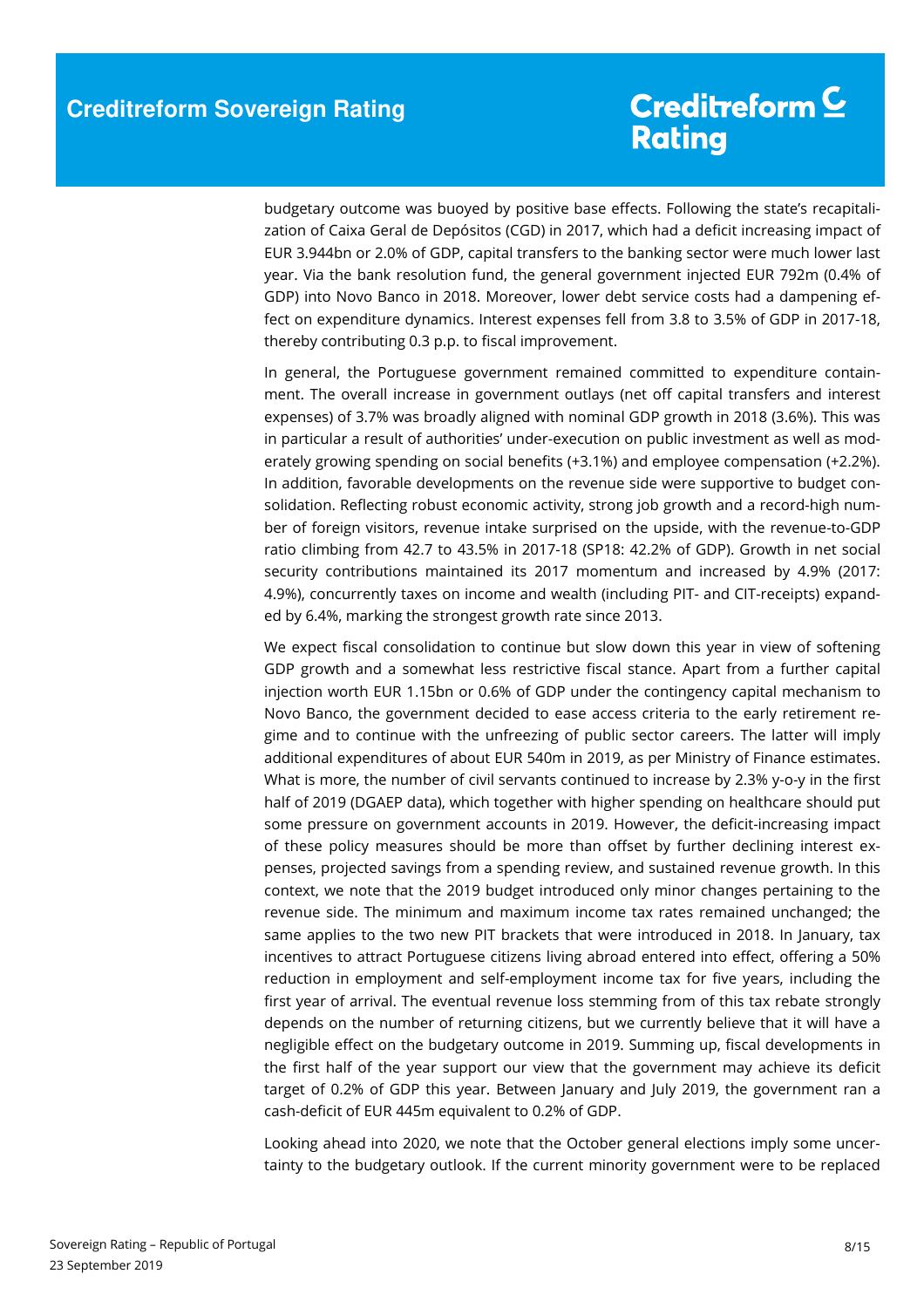by another formal or informal political alliance, we consider it likely that the 2020 draft budget will be eventually augmented by additional fiscal measures later on. Contingent on the assumption that no significant spending decisions will be adopted after the 2019 general election, we anticipate a further improvement in Portugal's fiscal position and the budget to be broadly balanced next year.

A further improving budget balance complemented by a gradual reduction in the government's cash buffer as well as sustained GDP growth, should help to further lower the government's high debt burden. Portugal remains one of the most heavily-indebted EU members, with only Greece (181.1% of GDP) and Italy (132.2% of GDP) posting higher debt levels, although the government's debt stock has materially decreased since 2016. Over the last two years we observed a steep decline in public debt. According to Eurostat data, the debt-to-GDP ratio fell from 129.2% in 2016 via 124.8 (2017) to 121.5% of GDP in 2018.

Last year's decline in the government's debt stock was primarily driven by a very large primary surplus, with 3.0% of GDP one of the highest readings in the EU-28, which more than offset debt negative stock-flow adjustments. Furthermore, prudent debt management operations resulted in a decline of the implicit interest rate on state debt. Over 2018, Portuguese authorities not only continued buying back bonds maturing in the short-term, they also redeemed the last outstanding tranche of the EUR 26bn IMF loan far ahead of the original repayment schedule, which had foreseen the last repayment to the Fund coming in 2024. According to Portuguese authorities, the reimbursements, which started in March 2015, have saved the country a cumulative EUR 1.9bn in interest payments in 2015-18 (IGCP data).

As evidenced by recent events, Portugal remains committed to its debt management strategy, aiming to replace official loans with cheaper market funding. On 5 September, the EFSF Board of Directors approved Portugal's request to make an early repayment of EUR 2bn of EFSF loans. The reimbursement corresponds to a full repayment of a loan tranche maturing in August 2025 and partial repayment of a tranche maturing in December 2025. Early repayments are facilitated by favorable market conditions for Portuguese sovereign debt. Long-term bond yields have significantly declined since our last review, plummeting from 1.9% (Sep-18) to a record-low 0.06% on 15 August 2019, while the spread over German bunds narrowed by about 60 base points. We believe that decreasing risk premia can largely be attributed to the ECB's further postponement of monetary policy normalization and to prudent budget execution. Regarding the latter, we believe that a credible commitment to sustained fiscal consolidation is a prerequisite to preserve the current financing conditions. Sudden fiscal policy shifts may quickly erode investor confidence, which may result in sharply increasing borrowing costs – not only for the public sector.

As of now, it seems unlikely that sharply rising interest rates will jeopardize debt reduction in the near term. In our view, the materialization of contingent liabilities in the banking and SOE sectors currently represents the main downside risk to Portugal's public finances. At the latest count, the debt stock of Portuguese SOEs totaled a high 19.2% of GDP (Q2-19), with about 3.4% not included in the general government sector (INE). In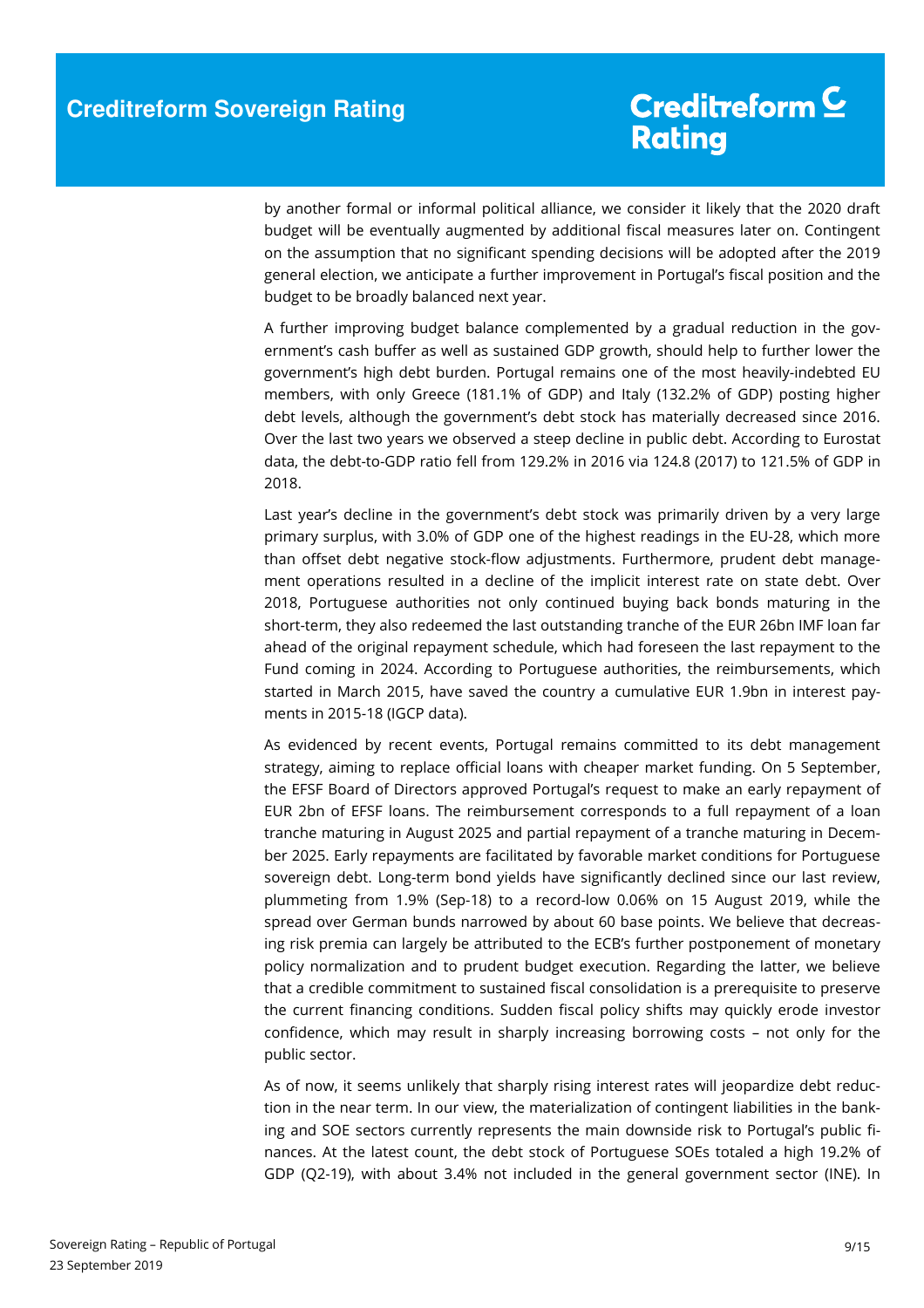particular, the financial situation of public hospitals remains an issue. As in previous years, the government injected additional funds into the hospital sector to clear payment arrears. As a result, arrears declined from EUR 0.84bn to EUR 0.48bn in the year to December 2018. It remains to be seen whether the government's new hospital governance framework can prevent a renewed accumulation of overdue payments in the future.

Finally, crisis legacies in the banking sector could adversely impact the government budget and debt trajectory going forward. In the past few years CGD and Novo Banco have faced serious problems, resulting in costly state interventions. We acknowledge that these interventions together with other measures contributed positively to the capital position and thereby, to the resilience of major Portuguese banks. Nevertheless, further state interventions, particularly under Novo Banco's Contingent Capital Agreement, cannot be ruled out as asset quality and profitability remain relevant challenges to Portuguese banks.

To be sure, a gradual recovery in the domestic banking sector is underway, as indicated by sustained improvements across various financial soundness indicators. Regarding banks' funding profile, we observe further improvements, with the loan-deposit-ratio falling from 90.9 to 86.4% in the year to Q1-19 on the back of ongoing deposit inflows from the private sector. Though still the third highest reading in the EU-28, the NPL ratio of Portuguese banks notably decreased from 13.6% (Q1-18) to 9.6% in Q1-19 (EBA data), thanks to a recovery in the real estate market, write-offs, and asset disposals. Thus, the share of impaired assets has more than halved over the last three years (Q1-16: 19.8%). Meanwhile, the CET1 ratio of the banking sector increased only slightly from 13.1 (Q1-18) to 13.4% in the first quarter of 2019. Hence, capital buffers remain among the lowest in the euro area, with only Spanish and Italian banks displaying a lower CET1-ratio recently. The capital generation of Portuguese banks is still hampered by subdued profitability. Alongside ongoing loan loss provisioning, subdued credit demand continues to exert pressure on profitability metrics.

Despite the pick-up in new lending to both NFCs and household's, overall credit growth remains muted. As indicated by ECB data, the outstanding credit volume to the NFC sector has been in decline since mid-2011 and it continued to show negative y-o-y growth in July 2019 (-3.1%). Conversely, lending to households appears to be in the early stages of a recovery. After contracting for seven years, credit outstanding to households stabilized in 2018 before positive growth resumed. In June and July, credit to households posted growth in the 2% range, particularly driven by strongly expanding consumer lending (10% y-o-y), while mortgage lending was broadly flat. The latter development supports our view that vividly rising house prices do not present a financial stability risk at the moment. Since 2016, house price growth has steadily accelerated from 6.1 to 9.0% last year, partly reflecting strong tourism-induced demand for apartments in major metropolitan areas and government incentives (Visa program) for non-European investors.

### Foreign Exposure

On the external side, we see elevated but gradually subsiding vulnerabilities. External imbalances continue to unwind slowly as the Portuguese economy carries on with delev-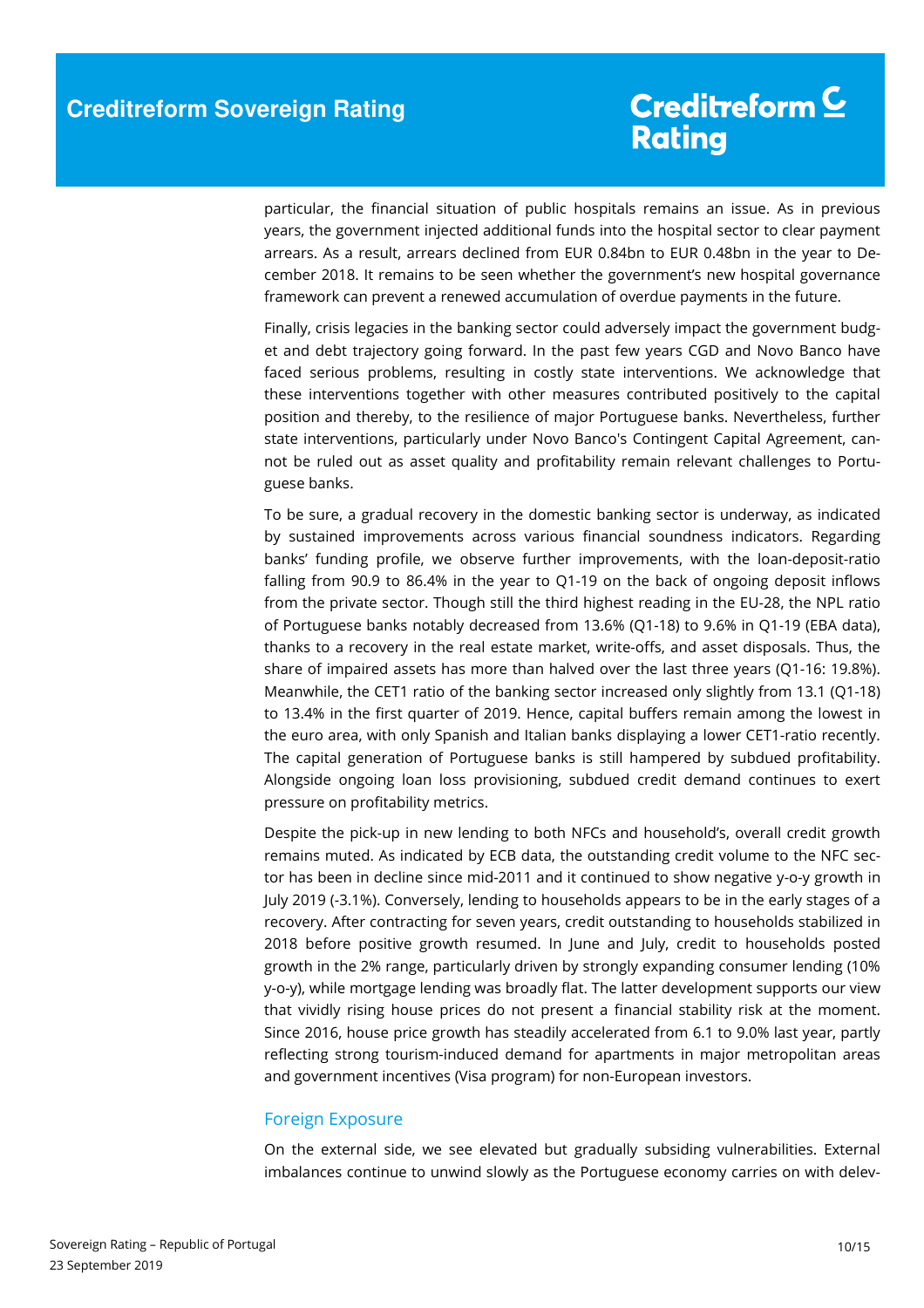eraging. Its net international investment position (NIIP) remains among the most negative in the EU-28, although having improved from -118.6 to -100.8% of GDP in 2014-18 thanks to a reduction in net external debt from 104.3 to 89.0% of GDP over the same period. We believe that the current composition of the external debt stock is leaving the Portuguese economy less prone to external financing risks than a few years ago. Since the end 2014, the proportion of government and MFI-related external debt has decreased, while the share which can be attributed to the central bank and FDI-inflows has increased from 9.1 and 18.4 to 12.4 and 26.2%, respectively. The rising share of debt held by the central bank mainly reflects large-scale sovereign bond purchases under the Public Sector Purchase Program (PSPP). Up to May 2019, cumulative net purchases of Portuguese government securities under the PSPP added up to EUR 39.0bn.

External rebalancing was facilitated by robust GDP growth and a turnaround in the current account balance. Having averaged at -8.9% of GDP between 2000 and 2012, the current account has been close to balance ever since. More recently, Portugal's current account deteriorated from 0.5 to -0.6% of GDP in 2017-18, as a widening trade in goods deficit was not entirely offset by an improving trade in services balance. Reflecting a briskly growing domestic economy boosting import demand, the goods deficit widened from 6.2 to 7.3% of GDP in 2018, while the country's already high trade in services surplus increased for the fourth consecutive year, having risen from 8.0 to 8.3% of GDP. Last year's 0.3 p.p. improvement in the services balance was completely driven by tourism, as net receipts from travel strengthened from 5.6 to 5.9% of GDP. In the near term, we expect the current account deficit to widen somewhat, due to robust investment activity boosting import growth, and moderating external demand.

### **Rating Outlook and Sensitivity**

Our Rating outlook on Portugal's sovereign ratings is positive, as we assume that the risk situation underlying the key factors affecting sovereign credit risk – including macroeconomic performance, institutional structure, fiscal sustainability, and foreign exposure – is likely to improve over the next 12-24 months.

We could raise Portugal's credit ratings if we see economic growth in line with our current expectations, benign labor market conditions are sustained, and/or the public debt ratio continues on its downward trajectory. Further upward pressure could result from a reinvigorated structural reform momentum leading to a sustainable improvement of the economy's external competitiveness and its medium-term growth potential, or if financial soundness indicators approach EU-28 levels, which would in turn, reduce contingent liability risks.

While the positive outlook indicates that a downgrade is rather unlikely, downward pressure on the outlook or the rating could arise if medium-term growth prospects fall short of our baseline scenario, or if cost competitiveness were to deteriorate notably in the absence of counteracting policy measures, also signaled by sizeable current account deficits over an extended period of time. We could also revise our outlook or the rating in case of significant fiscal slippages, prompted by additional public support for ailing banks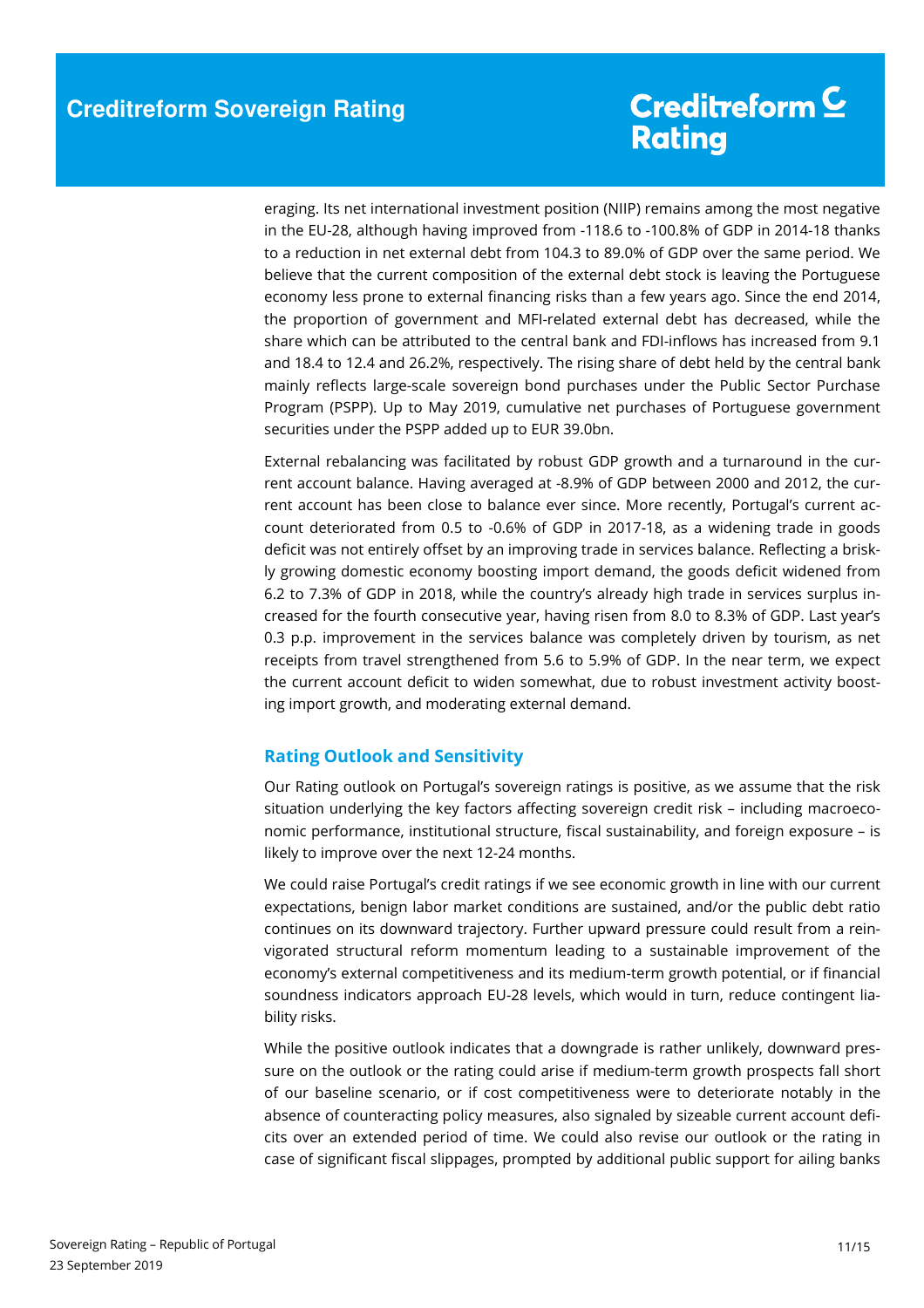### **Creditreform Sovereign Rating**

# Creditreform<sup>C</sup> Rating

or if, contrary to our current expectations, a newly formed government leaves the current fiscal consolidation path in the wake of the general elections in October 2019. More generally, substantial backtracking on reforms geared towards improving the economy's medium-term growth potential could also trigger a rating downgrade.

Primary Analyst Johannes Kühner Sovereign Credit Analyst j.kuehner@creditreform-rating.de +49 2131 109 1462

Chair Person Benjamin Mohr Head of Sovereign Ratings b.mohr@creditreform-rating.de +49 2131 109 5172

### **Ratings\***

| Long-term sovereign rating                       | <b>BBB</b> /positive |
|--------------------------------------------------|----------------------|
| Foreign currency senior unsecured long-term debt | <b>BBB</b> /positive |
| Local currency senior unsecured long-term debt   | <b>BBB</b> /positive |
| *) Unsolicited                                   |                      |

### **Economic Data**

|                                       | 2013   | 2014   | 2015   | 2016   | 2017   | 2018   | 2019e  |
|---------------------------------------|--------|--------|--------|--------|--------|--------|--------|
| Real GDP growth                       | $-1.1$ | 0.9    | 1.8    | 1.9    | 2.8    | 2.1    | 1.8    |
| GDP per capita (PPP, USD)             | 26.415 | 27,302 | 28.213 | 29,163 | 30,622 | 32.006 | 33,166 |
| HICP inflation rate, y-o-y change     | 0.4    | $-0.2$ | 0.5    | 0.6    | 1.6    | 1.2    | 0.8    |
| Default history (years since default) | n.a.   | n.a.   | n.a.   | n.a.   | n.a.   | n.a.   | n.a.   |
| Life expectancy at birth (years)      | 80.9   | 81.3   | 81.3   | 81.3   | 81.6   | n.a.   | n.a.   |
| Fiscal balance/GDP                    | $-4.8$ | $-7.2$ | $-4.4$ | $-2.0$ | $-3.0$ | $-0.5$ | $-0.2$ |
| Current account balance/GDP           | 1.6    | 0.1    | 0.1    | 0.6    | 0.5    | $-0.6$ | n.a.   |
| External debt/GDP                     | 226.9  | 235.9  | 222.0  | 214.1  | 209.4  | 204.7  | n.a.   |

Source: International Monetary Fund, Eurostat, own estimates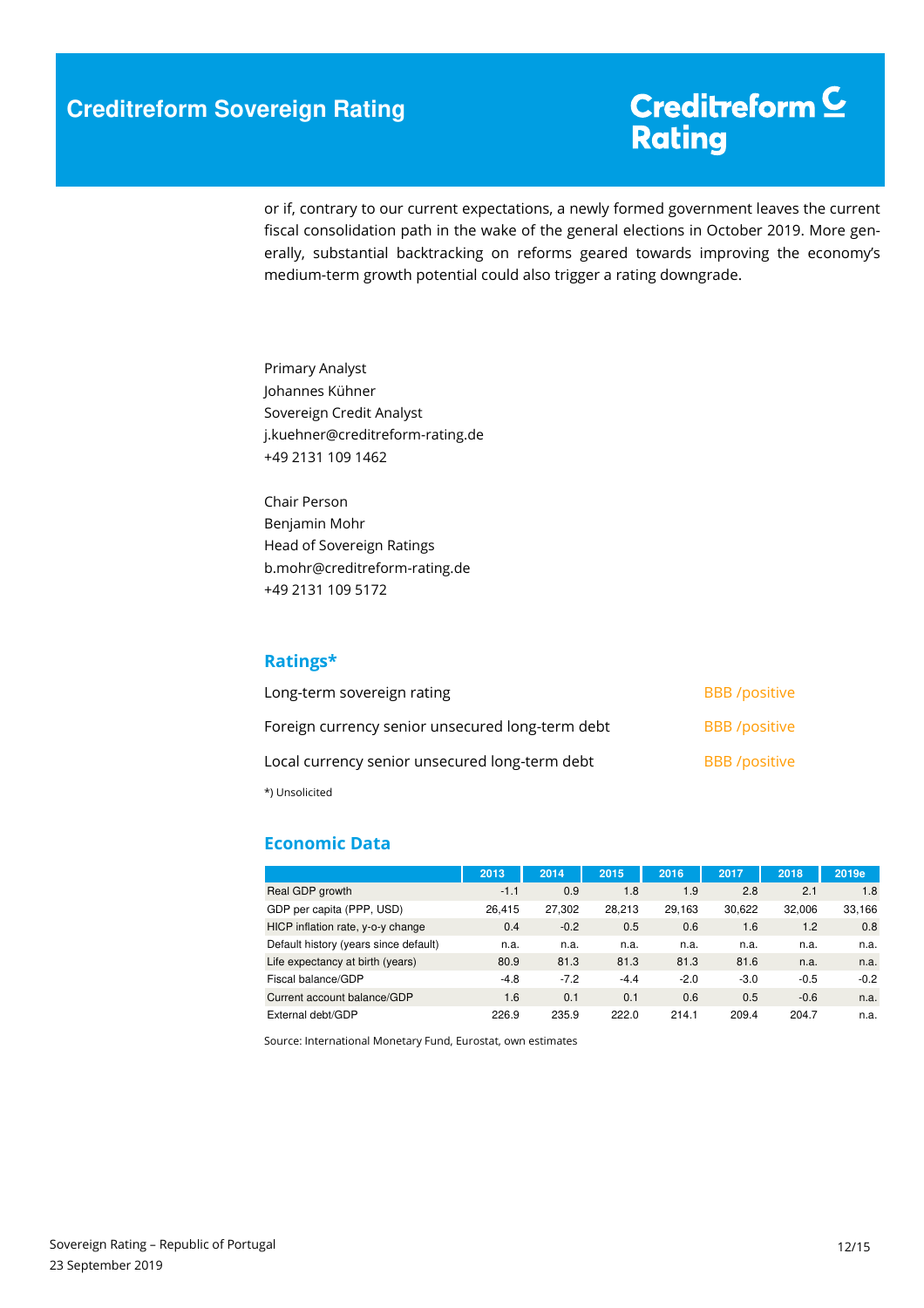### **Appendix**

#### **Rating History**

| <b>Event</b>   | <b>Publication Date</b> | <b>Rating/Outlook</b> |
|----------------|-------------------------|-----------------------|
| Initial Rating | 28.10.2016              | BB /stable            |
| Monitoring     | 27.10.2017              | BB+/stable            |
| Monitoring     | 21.09.2018              | BBB-/positive         |
| Monitoring     | 23.09.2019              | <b>BBB</b> /positive  |

#### **Regulatory Requirements**

In 2011 Creditreform Rating AG (CRAG) was registered within the European Union according to EU Regulation 1060/2009 (CRA-Regulation). Based on the registration Creditreform Rating AG is allowed to issue credit ratings within the EU and is bound to comply with the provisions of the CRA-Regulation.

This sovereign rating is an unsolicited credit rating. The Agência de Gestão da Tesouraria e da Dívida Pública (IGCP) participated in the credit rating process as IGCP provided additional information and commented on a draft version of the report. Thus, this report represents an updated version, which was augmented in response to the factual remarks of IGCP during their review. However, the rating outcome as well as the related outlook remained unchanged.

The rating was conducted on the basis of CRAG´s "Sovereign Ratings" methodology in conjunction with its basic document "Rating Criteria and Definitions". CRAG ensures that methodologies, models and key rating assumptions for determining sovereign credit ratings are properly maintained, up-to-date, and subject to a comprehensive review on a periodic basis. A complete description of CRAG´s rating methodologies and basic document "Rating Criteria and Definitions" is published on the following internet page: www.creditreformrating.de/en/regulatory-requirements/.

To prepare this credit rating, CRAG has used following substantially material sources: International Monetary Fund, World Bank, Organization for Economic Co-operation and Development, Eurostat, European Commission, European Banking Authority, European Central Bank, Agência de Gestão da Tesouraria e da Dívida Pública – IGCP, Banco de Portugal, Direção-geral da administração e do emprego público (DGAEP), and Instituto Nacional de Estatística.

A Rating Committee was called consisting of highly qualified analysts of CRAG. The quality and extent of information available on the rated entity was considered satisfactory. The analysts and committee members declared that the rules of the Code of Conduct were complied with. No conflicts of interest were identified during the rating process that might influence the analyses and judgements of the rating analysts involved or any other natural person whose services are placed at the disposal or under the control of Creditreform Rating AG and who are directly involved in credit rating activities or approving credit ratings and rating outlooks. The analysts presented the results of the quantitative and qualitative analyses and provided the Committee with a recommendation for the rating decision. After the discussion of the relevant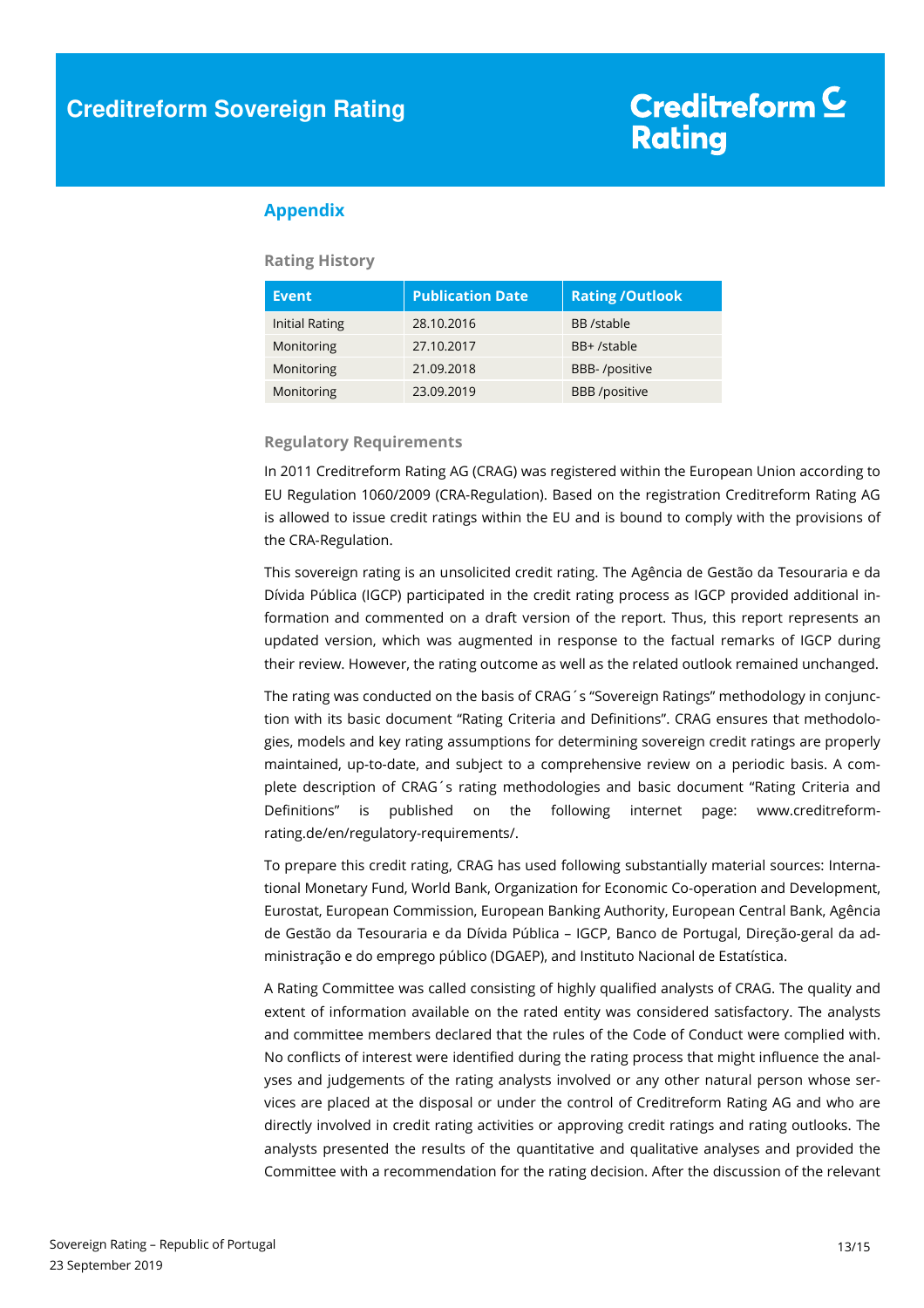quantitative and qualitative risk factors, the Rating Committee arrived at a unanimous rating decision. The weighting of all risk factors is described in CRAG´s "Sovereign Ratings" methodology. The main arguments that were raised in the discussion are summarized in the "Reasons for the Rating Decision".

As regards the rating outlook, the time horizon is provided during which a change in the credit rating is expected. This information is available within the credit rating report. There are no other attributes and limitations of the credit rating or rating outlook other than displayed on the CRAG website. In case of providing ancillary services to the rated entity, CRAG will disclose all ancillary services in the credit rating report.

The date at which the credit rating was released for distribution for the first time and when it was last updated including any rating outlooks is indicated clearly and prominently in the rating report; the first release is indicated as "initial rating"; other updates are indicated as an "update", "upgrade or downgrade", "not rated", "affirmed", "selective default" or "default".

In accordance with Article 11 (2) EU-Regulation (EC) No 1060/2009 registered or certified credit rating agency shall make available in a central repository established by ESMA information on its historical performance data, including the ratings transition frequency, and information about credit ratings issued in the past and on their changes. Requested data are available on the ESMA website: https://cerep.esma.europa.eu/cerep-web/statistics/defaults.xhtml.

An explanatory statement of the meaning of each rating category and the definition of default are available in the credit rating methodologies disclosed on the website.

#### **Disclaimer**

Any rating issued by Creditreform Rating AG is subject to the Creditreform Rating AG Code of Conduct which has been published on the web pages of Creditreform Rating AG. In this Code of Conduct, Creditreform Rating AG commits itself – systematically and with due diligence – to establish its independent and objective opinion as to the sustainability, risks and opportunities concerning the entity or the issue under review.

When assessing the creditworthiness of sovereign issuers, Creditreform Rating AG relies on publicly available data and information from international data sources, governments and national statistics. Creditreform Rating AG assumes no responsibility for the true and fair representation of the original information.

Future events are uncertain, and forecasts are necessarily based on assessments and assumptions. Hence, this rating is no statement of fact but an opinion. Neither should these ratings be construed as recommendations for investors, buyers or sellers. They should only be used by market participants (entrepreneurs, bankers, investors etc.) as one factor among others when arriving at investment decisions. Ratings are not meant to be used as substitutes for one's own research, inquiries and assessments. Thus, no express or implied warranty as to the accuracy, timeliness or completeness for any purpose of any such rating, opinion or information is given by Creditreform Rating AG in any form or manner whatsoever. Furthermore, Creditreform